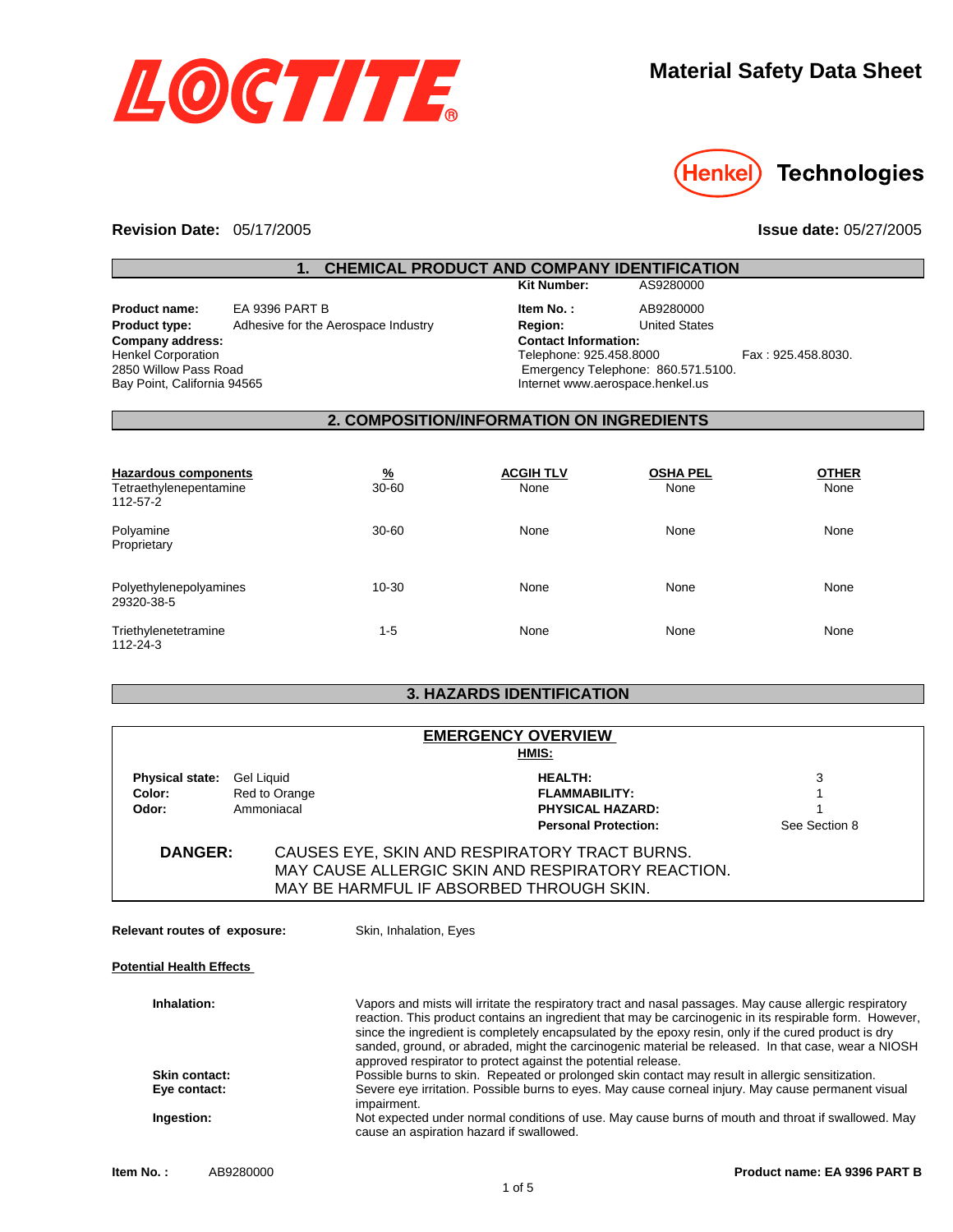**Existing conditions aggravated by exposure:**

**See Section 11 for additional toxicological information.** 

## **4. FIRST AID MEASURES**

| Inhalation:                                                                                                 | Remove to fresh air. If discomfort persists seek medical attention.                                                                                                                                                                                                                                                                                                                                                                                                                                                                                                                                                                                  |  |
|-------------------------------------------------------------------------------------------------------------|------------------------------------------------------------------------------------------------------------------------------------------------------------------------------------------------------------------------------------------------------------------------------------------------------------------------------------------------------------------------------------------------------------------------------------------------------------------------------------------------------------------------------------------------------------------------------------------------------------------------------------------------------|--|
| <b>Skin contact:</b>                                                                                        | Immediately flush skin with plenty of water (using soap, if available). Remove contaminated clothing<br>and shoes. Get medical attention if symptoms occur.                                                                                                                                                                                                                                                                                                                                                                                                                                                                                          |  |
| Eye contact:                                                                                                | Immediately flush eyes with plenty of water for at least 15 minutes. Get medical attention.                                                                                                                                                                                                                                                                                                                                                                                                                                                                                                                                                          |  |
| Ingestion:                                                                                                  | Clean mouth with water and drink afterwards plenty of water. Get medical attention immediately.                                                                                                                                                                                                                                                                                                                                                                                                                                                                                                                                                      |  |
| Notes to physician:                                                                                         | Treat symptomatically and supportively. Aspiration may cause pulmonary edema or aspiration<br>pneumonia.                                                                                                                                                                                                                                                                                                                                                                                                                                                                                                                                             |  |
|                                                                                                             | <b>5. FIRE-FIGHTING MEASURES</b>                                                                                                                                                                                                                                                                                                                                                                                                                                                                                                                                                                                                                     |  |
| Flash point:                                                                                                | Greater than 93°C (200°F) (estimated)<br>(estimated)                                                                                                                                                                                                                                                                                                                                                                                                                                                                                                                                                                                                 |  |
| <b>Autoignition temperature:</b>                                                                            | Not determined                                                                                                                                                                                                                                                                                                                                                                                                                                                                                                                                                                                                                                       |  |
| Flammable/Explosive limits-lower %:                                                                         | Not determined                                                                                                                                                                                                                                                                                                                                                                                                                                                                                                                                                                                                                                       |  |
| Flammable/Explosive limits-upper %:                                                                         | Not determined                                                                                                                                                                                                                                                                                                                                                                                                                                                                                                                                                                                                                                       |  |
| <b>Extinguishing media:</b>                                                                                 | Water spray (fog), foam, dry chemical or carbon dioxide.                                                                                                                                                                                                                                                                                                                                                                                                                                                                                                                                                                                             |  |
| Special fire fighting procedures:                                                                           | Wear self-contained breathing apparatus and full protective clothing, such as turn-out gear. Cartridge<br>respirators do not provide adequate protection for fire fighters or exotherm mitigation.                                                                                                                                                                                                                                                                                                                                                                                                                                                   |  |
| Unusual fire or explosion hazards:                                                                          | Closed containers may rupture (due to build up of pressure) when exposed to extreme heat.                                                                                                                                                                                                                                                                                                                                                                                                                                                                                                                                                            |  |
| Hazardous combustion products:                                                                              | Oxides of carbon and nitrogen, aldehydes, acids and undetermined organics.                                                                                                                                                                                                                                                                                                                                                                                                                                                                                                                                                                           |  |
|                                                                                                             | <b>6. ACCIDENTAL RELEASE MEASURES</b>                                                                                                                                                                                                                                                                                                                                                                                                                                                                                                                                                                                                                |  |
| <b>Environmental precautions:</b>                                                                           | Do not allow material to contaminate ground water system.                                                                                                                                                                                                                                                                                                                                                                                                                                                                                                                                                                                            |  |
| Clean-up methods:                                                                                           | Wear protective clothing, gloves and safety glasses. Soak up with inert absorbent. Do not use<br>sawdust, wood chips or other cellulosic materials to absorb the spill. Scrape up as much material as<br>possible. Store in a closed container until ready for disposal.                                                                                                                                                                                                                                                                                                                                                                             |  |
|                                                                                                             | 7. HANDLING AND STORAGE                                                                                                                                                                                                                                                                                                                                                                                                                                                                                                                                                                                                                              |  |
| Handling:                                                                                                   | Avoid contact with eyes, skin and clothing. Avoid breathing vapor and mist. Wash thoroughly after<br>handling. For the Part A plus Part B adhesive mixture, follow curing schedule as recommended in<br>product literature. Do not heat Part B at temperatures greater than 100 °C (212 °F). This material may<br>self-react at higher temperatures and cause an exotherm. The exotherm has the potential for release<br>of excessive energy and toxic gasses. Empty containers retain product residue, so obey hazard<br>warnings and handle empty containers as if they were full. Do not cut, grind, weld, or drill on or near<br>this container. |  |
| Storage:                                                                                                    | Keep in a cool, well ventilated area. Keep container closed.                                                                                                                                                                                                                                                                                                                                                                                                                                                                                                                                                                                         |  |
| Incompatible products:                                                                                      | Keep away from strong oxidizing agents, strong Lewis or mineral acids.                                                                                                                                                                                                                                                                                                                                                                                                                                                                                                                                                                               |  |
| For information on product shelf life, please review labels on container or check the Technical Data Sheet. |                                                                                                                                                                                                                                                                                                                                                                                                                                                                                                                                                                                                                                                      |  |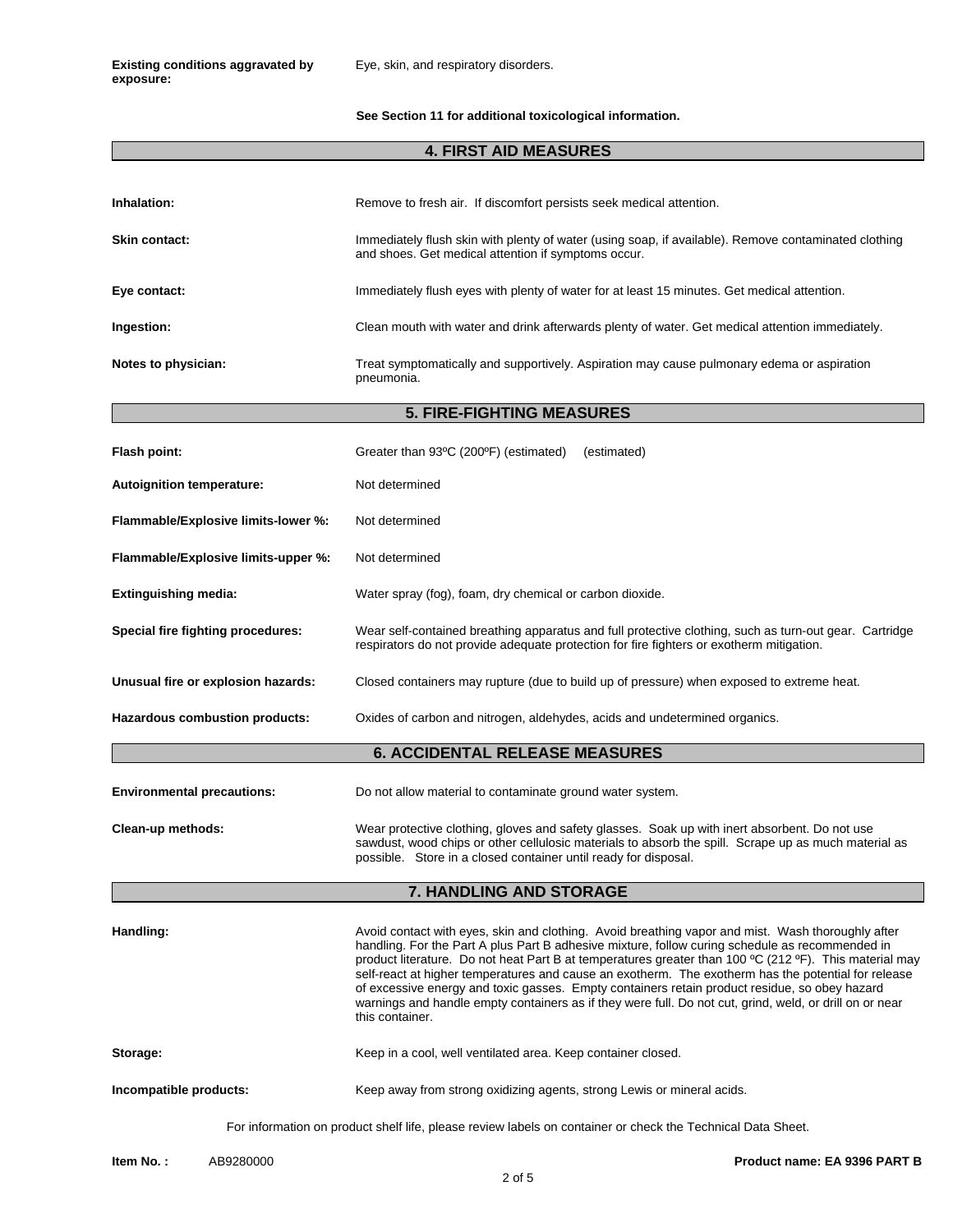## **8. EXPOSURE CONTROLS / PERSONAL PROTECTION**

| <b>Engineering controls:</b>   | Local exhaust ventilation is recommended when general ventilation is not sufficient to control airborne<br>contamination.                                     |
|--------------------------------|---------------------------------------------------------------------------------------------------------------------------------------------------------------|
| <b>Respiratory protection:</b> | When workplace hazards warrant the use of a respirator, appropriate respirators must be used, and a<br>program that follows 29 CFR 1910.134 must be followed. |
| <b>Skin protection:</b>        | Use chemical resistant, impermeable clothing including gloves and either an apron or body suit to<br>prevent skin contact.                                    |
| Eye/face protection:           | Wear appropriate goggles, face shields or other PPE which will be effective under the circumstances if<br>the possibility of contact exists.                  |

#### **See Section 2 for exposure limits.**

## **9. PHYSICAL AND CHEMICAL PROPERTIES**

| <b>Physical state:</b>                   | Gel Liquid                                                          |
|------------------------------------------|---------------------------------------------------------------------|
| Color:                                   | Red to Orange                                                       |
| Odor:                                    | Ammoniacal                                                          |
| Vapor pressure:                          | Less than 0.1 mm Hg at $20^{\circ}$ C (68 $^{\circ}$ F)             |
| pH:                                      | Not applicable                                                      |
| Boiling point/range:                     | 340°C (644°F)                                                       |
| Melting point/range:                     | Not determined                                                      |
| Specific gravity:                        | 1.0                                                                 |
| Vapor density:                           | 8.6                                                                 |
| <b>Evaporation rate:</b>                 | Not determined                                                      |
| Solubility in water:                     | Completely soluble                                                  |
|                                          | Not determined                                                      |
| <b>VOC content:</b>                      | <10 g/l (estimate) per SCAQMD Rule 1124 [EPA Test Method 24/304-91] |
| Partition coefficient (n-octanol/water): |                                                                     |

**10. STABILITY AND REACTIVITY**

| Stability:                        | Stable.                                                                                                                                                                                                                                                                                                                                                                                        |
|-----------------------------------|------------------------------------------------------------------------------------------------------------------------------------------------------------------------------------------------------------------------------------------------------------------------------------------------------------------------------------------------------------------------------------------------|
| Hazardous polymerization:         | May occur.                                                                                                                                                                                                                                                                                                                                                                                     |
| Hazardous decomposition products: | Oxides of carbon and nitrogen, aldehydes, acids and undetermined organics.                                                                                                                                                                                                                                                                                                                     |
| Incompatability:                  | Keep away from strong oxidizing agents, strong Lewis or mineral acids.                                                                                                                                                                                                                                                                                                                         |
| Conditions to avoid:              | Avoid mixing resin (Part A) and curing agent (Part B) in batches greater than 1 pound(s) (.454 kg)<br>unless you plan to use immediately. Do not heat mixed adhesive above 52°C (125°F) unless curing<br>surfaces to be bonded. Failure to observe these precautions may result in excessive heat build-up<br>causing an exotherm. The exotherm has the potential for release of toxic gasses. |

#### **11. TOXICOLOGICAL INFORMATION**

**Product toxicity data:** Loctite is not aware of any toxicity data on the specific mixture of chemical components contained in this product.

#### **Carcinogen Status**

| <b>Hazardous components</b>          | <b>NTP Carcinogen</b> | <b>IARC Carcinogen</b> | <b>OSHA Carcinogen</b> |
|--------------------------------------|-----------------------|------------------------|------------------------|
| Tetraethylenepentamine<br>112-57-2   | No                    | No                     | No                     |
| Polyamine<br>Proprietary             | No                    | No                     | No                     |
| Polyethylenepolyamines<br>29320-38-5 | No                    | No                     | No                     |
| Triethylenetetramine<br>112-24-3     | No                    | No                     | No                     |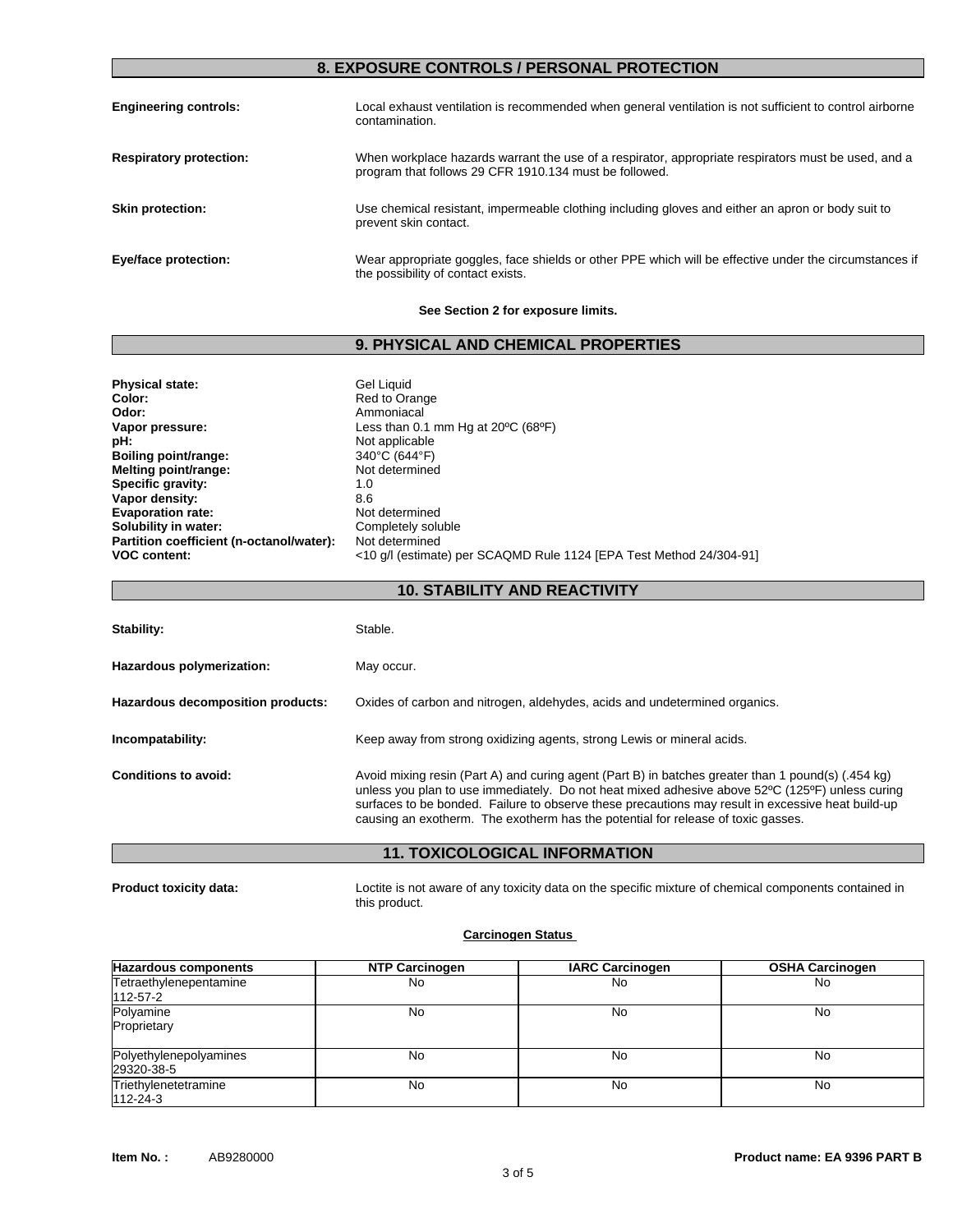| <b>Hazardous components</b> | <b>Health Effects/Target Organs</b>                   |  |
|-----------------------------|-------------------------------------------------------|--|
| Tetraethylenepentamine      | Mutagen, Irritant, Allergen                           |  |
| 112-57-2                    |                                                       |  |
| Polyamine                   | No data                                               |  |
| Proprietary                 |                                                       |  |
| Polyethylenepolyamines      | No Target Organs                                      |  |
| 29320-38-5                  |                                                       |  |
| Triethylenetetramine        | Allergen, Developmental, Irritant, Mutagen, Corrosive |  |
| 112-24-3                    |                                                       |  |

## **12. ECOLOGICAL INFORMATION**

**Ecological information:** No specific studies have been conducted by Henkel on the ecotoxicity or environmental fate of this material; however, commonly available data on the material indicate that uncontrolled releases to soil, groundwater, or surface waters could entail acute and/or chronic ecological effects, depending on the quantity and concentration of such releases. Releases of volatile components to the atmosphere are not believed to entail significant ecological consequences provided such releases are within the exposure levels set forth in this document. Accordingly, all appropriate measures should be taken to avoid uncontrolled releases to the environment, and any spills or other uncontrolled releases which may occur should be contained and cleaned up immediately in accordance with Section 6. **13. DISPOSAL CONSIDERATIONS Information provided is for unused product only. Recommended method of disposal:** Legal disposition of wastes is the responsibility of the owner/generator of the waste. Applicable federal, state and/or local regulations must be followed during treatment, storage, or disposal of waste containing this product. **EPA hazardous waste number:** Not a RCRA hazardous waste. **14. TRANSPORT INFORMATION U.S. Postal System:** Postal regulations prohibit the shipment of this material through the U.S. mail. **U.S. Department of Transportation Ground (49 CFR): Proper shipping name:** AMINES, LIQUID, CORROSIVE, N.O.S. ( Tetraethylenepentamine / Piperazine ) **Hazard class or division:** 8<br> **Identification number:** 8 **Identification number: Packing group:** III **Marine pollutant:** None **International Air Transportation (ICAO/IATA): Proper shipping name:** AMINES, LIQUID, CORROSIVE, N.O.S. ( Tetraethylenepentamine / Piperazine )  **Hazard class or division:** 8 **Identification number:** UN 2735<br>Packing group: UN 2735 **Packing group: WaterTransportation (IMO/IMDG): Proper shipping name:** AMINES, LIQUID, CORROSIVE, N.O.S. (Tetraethylenepentamine / Piperazine )  **Hazard class or division:** 8 **Identification number:** UN 2735 **Packing group:** III **Marine pollutant:** None